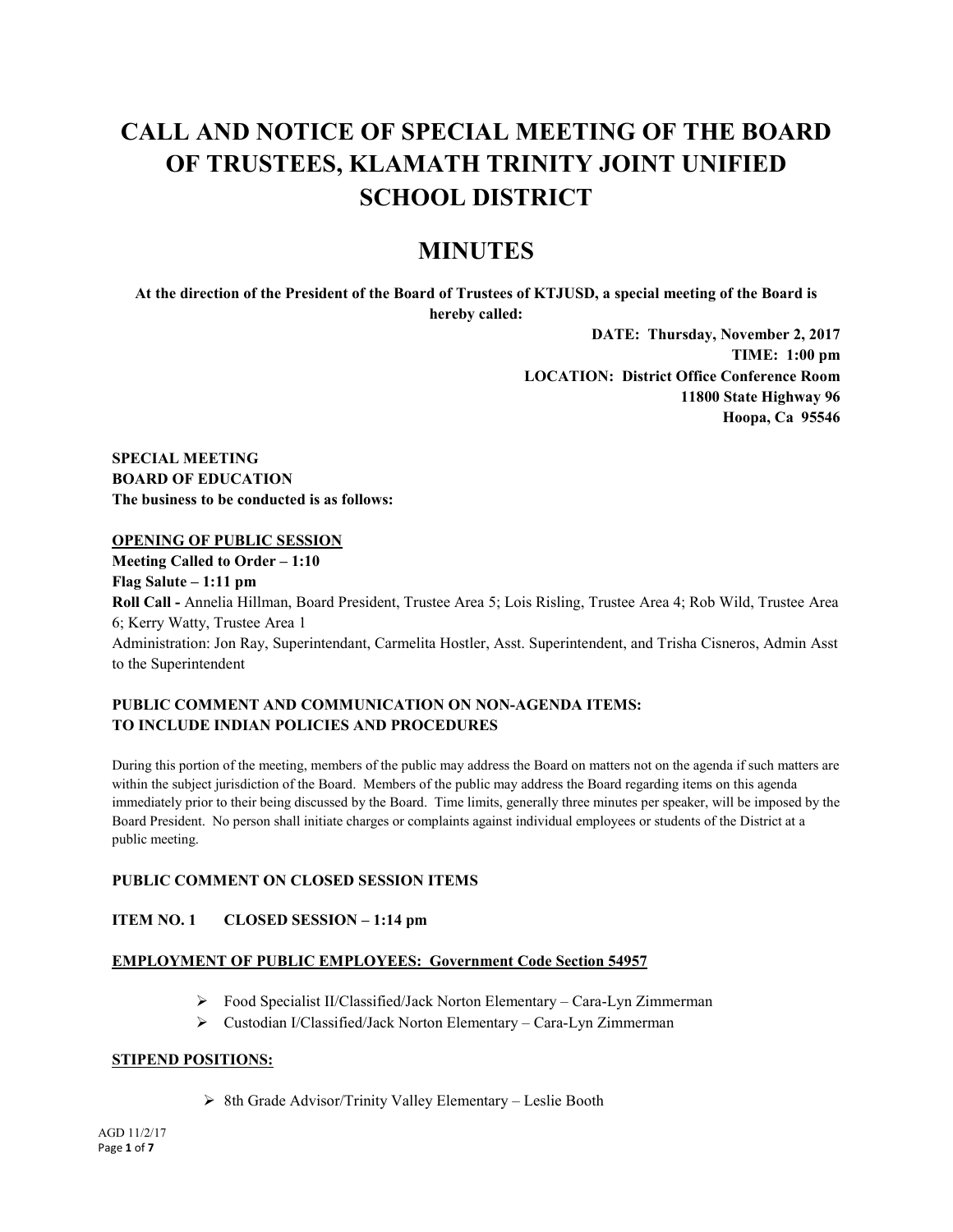- Cross Country Coach/Orleans Elementary Karen Cole
- Track & Field Coach/Orleans Elementary Karen Cole
- Varsity Cheer Advisor/Hoopa High School Maggie Peters
- Wrestling Coach/Hoopa High School Mike Lee
- Junior Varsity Girls Basketball Coach/Hoopa High School Anne O'Rourke

#### **NON STIPEND POSITIONS:**

Volunteer Boys Basketball Coach/Hoopa High School – Anthony Colegrove

**GOVERNMENT CODE SECTION 54957**: Public Employee discipline, dismissal, release, non-reelection, acceptance of the resignation of, or other action which otherwise affects the employment status of a public employee. – *The Board approved the dismissal of employee #245 and accepted the Leave of Absence of a teacher.*

GOVERNMENT CODE SECTION 54956.9 Conference with Legal Counsel – Anticipated Litigation: Under Government Code sections 54956.9(d)(2), the Klamath Trinity Joint Unified Board of Trustees hereby provides public notice that it may meet in Closed Session to decide whether there is significant exposure to litigation, and to consider and act in connection with matters for which there is a significant exposure to litigation. Under Government Code sections 54956.9, the Klamath Trinity Joint Unified Board of Trustees hereby provides public notice that it may meet in Closed Session to decide to initiate litigation and to consider and act in connection with litigation it has decided to initiate Conference with Legal Counsel – Anticipated Litigation: Significant exposure to Litigation.

GOVERNMENT CODE SECTIONS 6549.1(d) AND 54957.6 CONFERENCE WITH LABOR NEGOTIATOR Agency Negotiator: Jon Ray, Superintendent, Employee Organizations: Klamath Trinity Teachers Association (KTTA); California School Employees Association, Chapter 347 (CSEA); Unrepresented Employees.

#### *RETURN TO OPEN SESSION 2:30 pm*

## **ACTIONS RESULTING FROM CLOSED SESSION**

## **ITEM NO. 2 INFORMATION ITEM**

*NONE*

## **ITEM NO. 3 ACTION ITEMS**

#### **3.1 SHN CONSULTING ENGINEERS & GEOLOGISTS – ORLEANS ELEMENTARY PHASE II**

MSC (Watty/Wild) to approve the following invoices for DSA Project Inspectors in the amount of \$997.60, plus an additional \$5,000 encumbrance for future inspection fees, for a total of \$5,997.60

#92595 Services for the Period Ending 6/30/17 \$319.20 #92922 Services for the Period Ending 7/31/17 \$678.40 4-0

#### **3.2 SHN CONSULTING ENGINEERS & GEOLOGISTS – HOOPA HIGH SCHOOL PHASE II**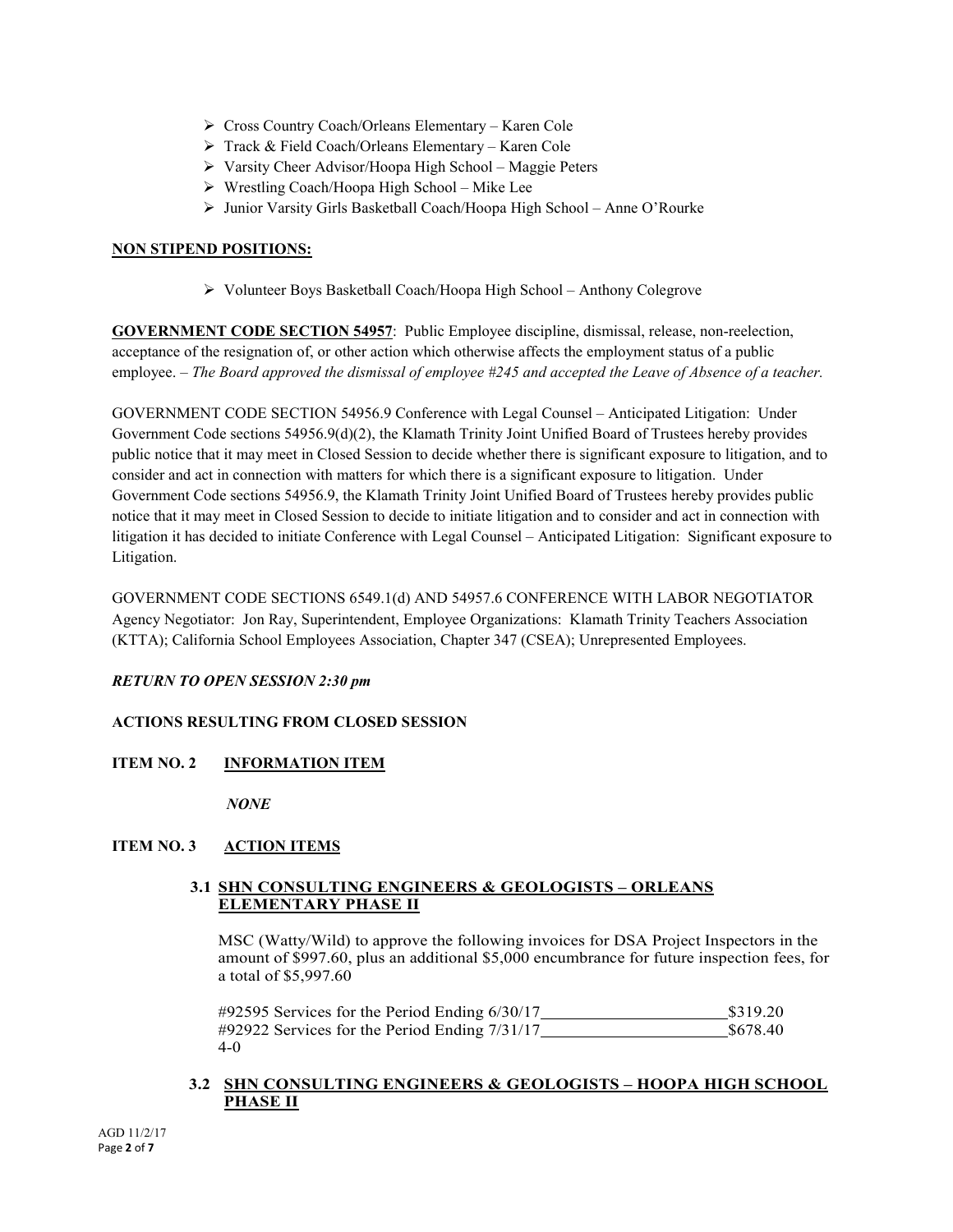MSC (Wild/Watty) to approve invoice #91457 for DSA Project Testing & Inspection services for the period ending February 28, 2017 in the amount of \$10,381 4-0

## **3.3 SHN CONSULTING ENGINEERS & GEOLOGISTS – JACK NORTON ELEMENTARY PHASE II**

MSC (Risling/Watty) to approve the following invoices for DSA Project Inspectors in the amount of \$1,100.90

| $\#92594$ Services for the Period Ending 6/30/17   | \$270.00 |
|----------------------------------------------------|----------|
| $\#92921$ Services for the Period Ending $7/31/17$ | \$830.90 |
| $4-0$                                              |          |

## **3.4 SHN CONSULTING ENGINEERS & GEOLOGISTS – HOOPA ELEMENTARY PARKING/SITEWORK PHASE II**

MSC (Watty/Wild) to approve invoice #93163 for Parking/Sitework Testing for the period ending July 31, 2017 in the amount of \$3,675.90 4-0

## **3.5 SHN CONSULTING ENGINEERS & GEOLOGISTS – HOOPA ELEMENTARY PHASE II**

MSC (Wild/Risling) to approve invoice #91805 for Testing for the period ending March 31, 2017 in the amount of \$258.00, plus an additional \$5,000 encumbrance for future inspection fees, for a total of \$5,258. 4-0

## **3.6 SHN CONSULTING ENGINEERS & GEOLOGISTS – HOOPA ELEMENTARY SITEWORK PHASE II**

MSC (Risling/Watty) to approve the following invoices for Sitework Testing totaling \$9,366.80:

#89908 Services for the Period Ending  $9/30/16$  \$6,888.30 #91804 Services for the Period Ending 3/31/17 \$2478.50 4-0

## **3.7 SHN CONSULTING ENGINEERS & GEOLOGISTS – TRINITY VALLEY ELEMENTARY**

MSC (Watty/Wild) to approve an encumbrance of \$5,000 for future inspection fees 4-0

#### **3.8 CONE PLUMBING, INC – HOOPA HIGH SCHOOL PH III MP/ADMIN BLDG (INCREMENT 1& 2) – SEWER LINE REPLACMENT CHANGE ORDER FOR PH III**

MSC (Watty/Wild) asked to approve the change order for the sewer line replacement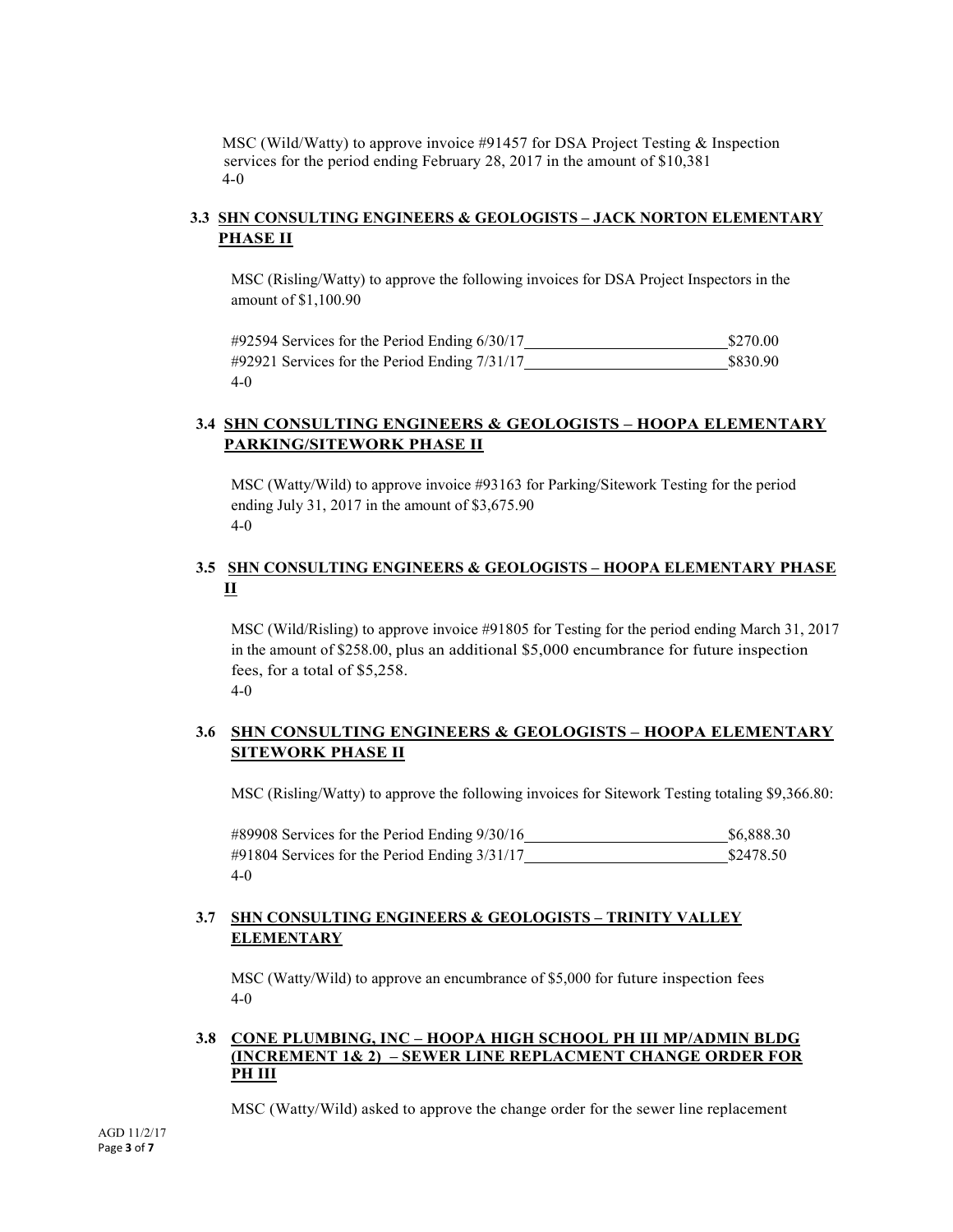between the Ph II Admin Bldg and the middle Classroom Wing (line is currently broken in at least two places) totaling \$47,082.71 4-0

## **3.9 HOOPA VALLEY HIGH FIRE AT SHOPS – APPROVAL OF INVOICES FOR WORK COMPLETED:**

MSC (Wild/Watty) to approve the following invoices totaling \$213,086.02:

| ASTI Invoice #18311 – Monitoring Costs             | \$12,127.78  |
|----------------------------------------------------|--------------|
| Colburn Electric Invoice #18560 – Electrical Costs | \$780.00     |
| Cone Plumbing Invoice #3873 - Plumbing Costs       | \$2,443.75   |
| Cone Plumbing Invoice $\#3874$ – Plumbing Costs    | \$1,430.96   |
| MCI Invoice $#KT2 - Site Prep/Clearup$             | \$4,724.83   |
| TT Const. Invoice #5575 – Concrete Demo/Hauling    | \$60,000.00  |
| Wike Restoration Invoice #048944 – Abatement       | \$149,938.81 |
| $4-0$                                              |              |

#### **3.10 IVS COMPUTER TECHNOLOGY – PH II HVHS (INC 1 & INC 2) PROPOSALS**

MSC (Risling/Watty) to approve the following proposals totaling \$159,315.33:

| <b>HVHS MP Technology</b>              | \$52,824.66 |
|----------------------------------------|-------------|
| HVHS Music Room Technology             | \$28,100.76 |
| <b>HVHS</b> Teacher's Lounge Tech      | \$28,100.76 |
| <b>HVHS</b> Meeting Room A Technology  | \$22,360.68 |
| <b>HVHS Conference Room Technology</b> | \$27,928.47 |
| $4 - 0$                                |             |

## **3.11 MCCUEN CONSTRUCTION, INC. - HOOPA VALLEY HIGH CHILLER, BOILER & SITEWORK INC 2/MULTI-PRIME CONTRACTS (PH III):**

MSC (Wild/Watty) to accept the bid (received 10/13/17) for the following Multi-Prime Bid Package totaling \$452,665.00 *contingent on funding*

2017.2.2.A Concrete – McCuen Construction, Inc. \$452,665.00 4-0

#### **3.12 METEOR EDUCATION – HOOPA HIGH SCHOOL MP/KITCHEN PH II (INC 1)**

MSC (Risling/Watty) to approve invoice #94156 in the amount of \$116,115.65 for cafeteria furniture. *The Board approved original proposal on 5/9/17, but it did not include tax.* 4-0

#### **3.13 KARUK TRIBE – ORLEANS ELEMENTARY PHASE II**

MSC (Watty/Wild) to approve the invoice dated September 13, 2017 from the Karuk Tribe in the amount of \$1,525.92 for Cultural Monitoring from October 19, 2016 to November 13, 2016 4-0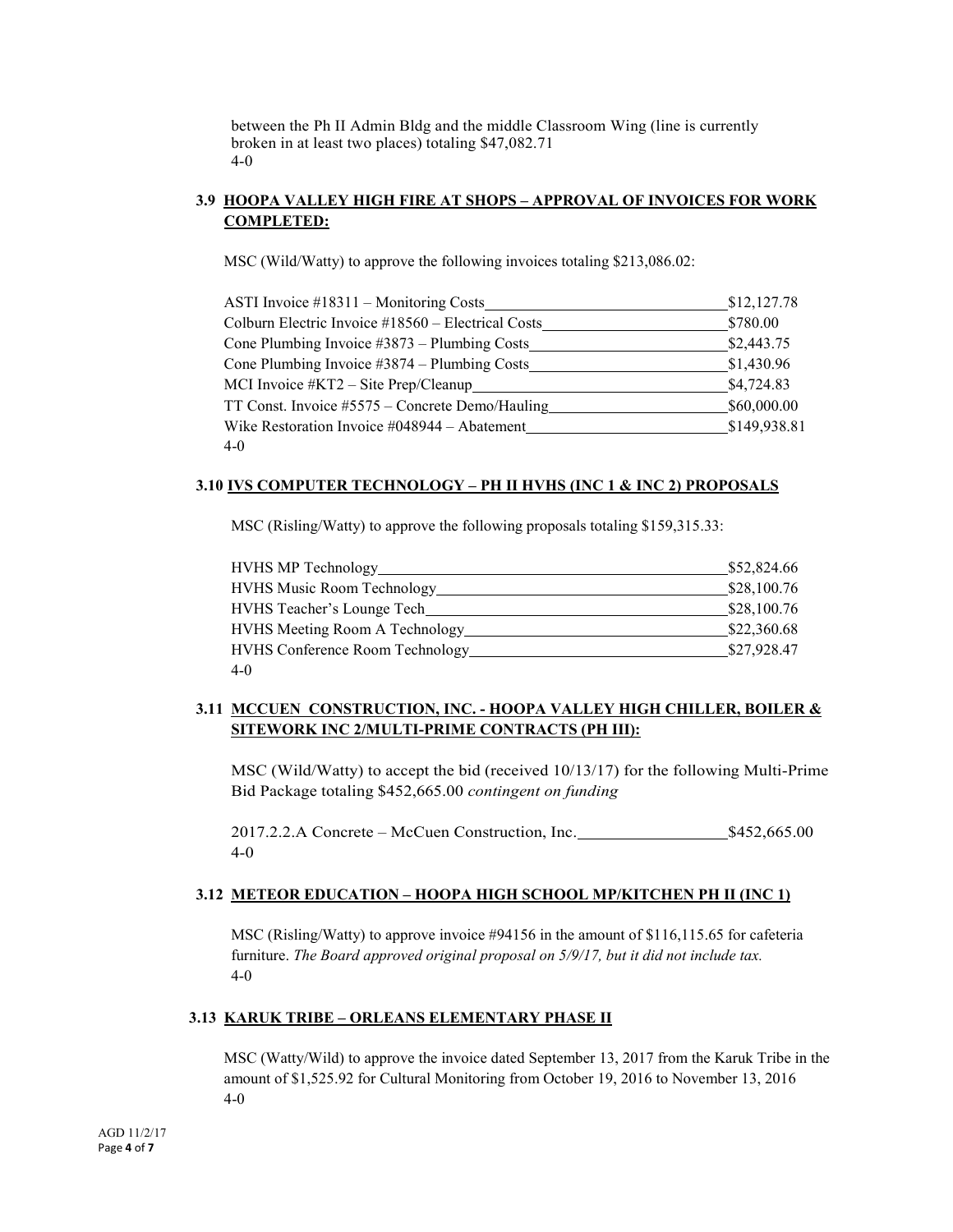### **3.14 SHASTA TANKS, LLC – WEITCHPEC ELEMENTARY PHASE III**

MSC (Risling/Wild) to approve invoice #853 from Shasta Tanks, LLC in the amount of \$3,501.88 for a 1,000 gallon propane tank *contingent on funding*  4-0

#### **3.15 ROBERT COLBURN ELECTRIC, INC – JACK NORTON ELEMENTARY PHASE II**

MSC (Watty/Wild) to approve invoice #18430 from Robert Colburn Electric, Inc in the amount of \$431.65 for Labor & Materials to install DCO for Freezer. 4-0

#### **3.16 ROBERT COLBURN ELECTRIC, INC – TRINITY VALLEY ELEMENTARY PHASE II**

MSC (Watty/Wild) to approve invoice #18577 from Robert Colburn Electric, Inc. in the amount of \$1,022.25 for adding an outlet for a copier and for IT at the gym. 4-0

## **3.17 ARK DESIGN CONSTRUCTION & ROOFING – HOOPA ELEMENTARY SCHOOL PHASE III**

MSC (Risling/Watty) to approve the proposal from Ark Design Construction & Roofing in the amount of \$18,050.00 for Temporary Roof Dry In *contingent on funding* 4-0

#### **3.18 ARK DESIGN CONSTRUCTION & ROOFING – HOOPA HIGH SCHOOL PHASE III**

MSC (Watty/Wild) to approve the proposal from Ark Design Construction  $\&$  Roofing in the amount of \$20,330.00 for Temporary Roof Dry In *contingent on funding* 4-0

## **3.19 ARK DESIGN CONSTRUCTION & ROOFING – TRINITY VALLEY ELEMENTARY SCHOOL PHASE III INC I**

MSC (Wild/Watty) to approve the proposal from Ark Design Construction & Roofing in the amount of \$7,695.00 for Temporary Roof Dry In *contingent on funding* 4-0

#### **3.20 ITEMS FOR SURPLUS/DISCARD**

MSC (Watty/Risling) to declare the list of items from Hoopa High School and MTO Department for surplus/discard.

4-0

## **3.21 WILLIAMS UNIFORM COMPLAINT REPORT – THIRD QUARTER**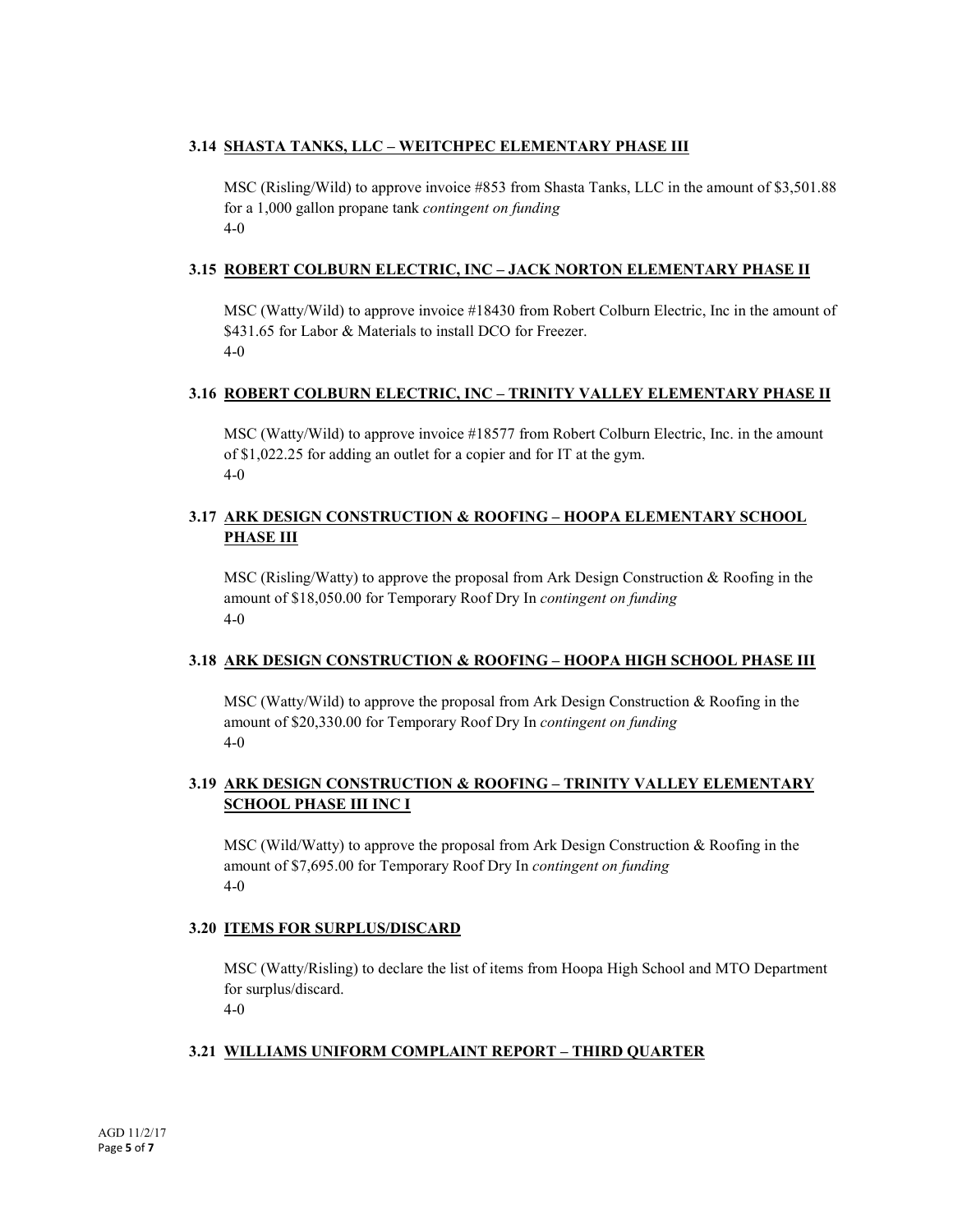The Board approved the Williams Uniform Complaint Report for the third quarter. No reports were filed.

4-0

## **3.22 CONSIDERATION AND POSSIBLE ACTION ON PROVISIONAL APPOINTMENT TO VACANT BOARD MEMBER POSITION (Ed. Code 5091)**

MSC (Watty/Wild) to move forward with provisional appointment of a new board member for Trustee Area 2 - Willow Creek 4-0

## **3.23 OVERNIGHT FIELD TRIP**

The Board is asked to approve the overnight field trip for up to 10 students and 3 chaperones to attend the TurnAround Arts "Love Train" music video filming in Stockton, CA November 12-13.

#### **MSC (Risling/Wild) to table item and move it to the end of the agenda.**

MSC (Wild/Risling) to approve the overnight field trip for up to 10 students and 3 chaperones to attend the TurnAround Arts "Love Train" music video filming in Stockton, CA November 12-13

## **3.24 TRINITY VALLEY CONSULTING ENGINEERS – HOOPA HIGH & ELEMENTARY PH II PARKING (UNDER PBK CONTRACT)**

MSC (Watty/Wild) to approve invoice #1462 in the amount of \$150.00 for engineering assistance from the Principal Engineer. 4-0

## **3.25 TRINITY VALLEY CONSULTING ENGINEERS – HOOPA HIGH VO-TECH/SITE WORK PH III INC 2 (UNDER PBK CONTRACT)**

MSC (Risling/Watty) to approve invoice #1463 in the amount of \$3,487.00 for work done by Principal Engineer, Associate Engineer, and Draftsman. *Contingent on Funding* 4**-**0

## **3.26 TRINITY VALLEY CONSULTING ENGINEERS – ORLEANS ELEMENTARY CLASSROOMS/PARKING PH III**

MSC (Watty/ to approve invoice #1464 in the amount of \$3,130.00 for work done by Principal Engineer, Associate Engineer, Robotic S8, and Draftsman. *Contingent on Funding to be PBK* 4-0

## **3.27 STEWART COMPANIES – HOOPA VALLEY HIGH CHILLER, BOILER & SITEWORK INC 2/MULTI-PRIME CONTRACTS (PH III):**

MSC (Watty/Risling) to accept the bid (received 10/24/17) for the following Multi-Prime Bid Package totaling \$373,019.40 *contingent on funding*